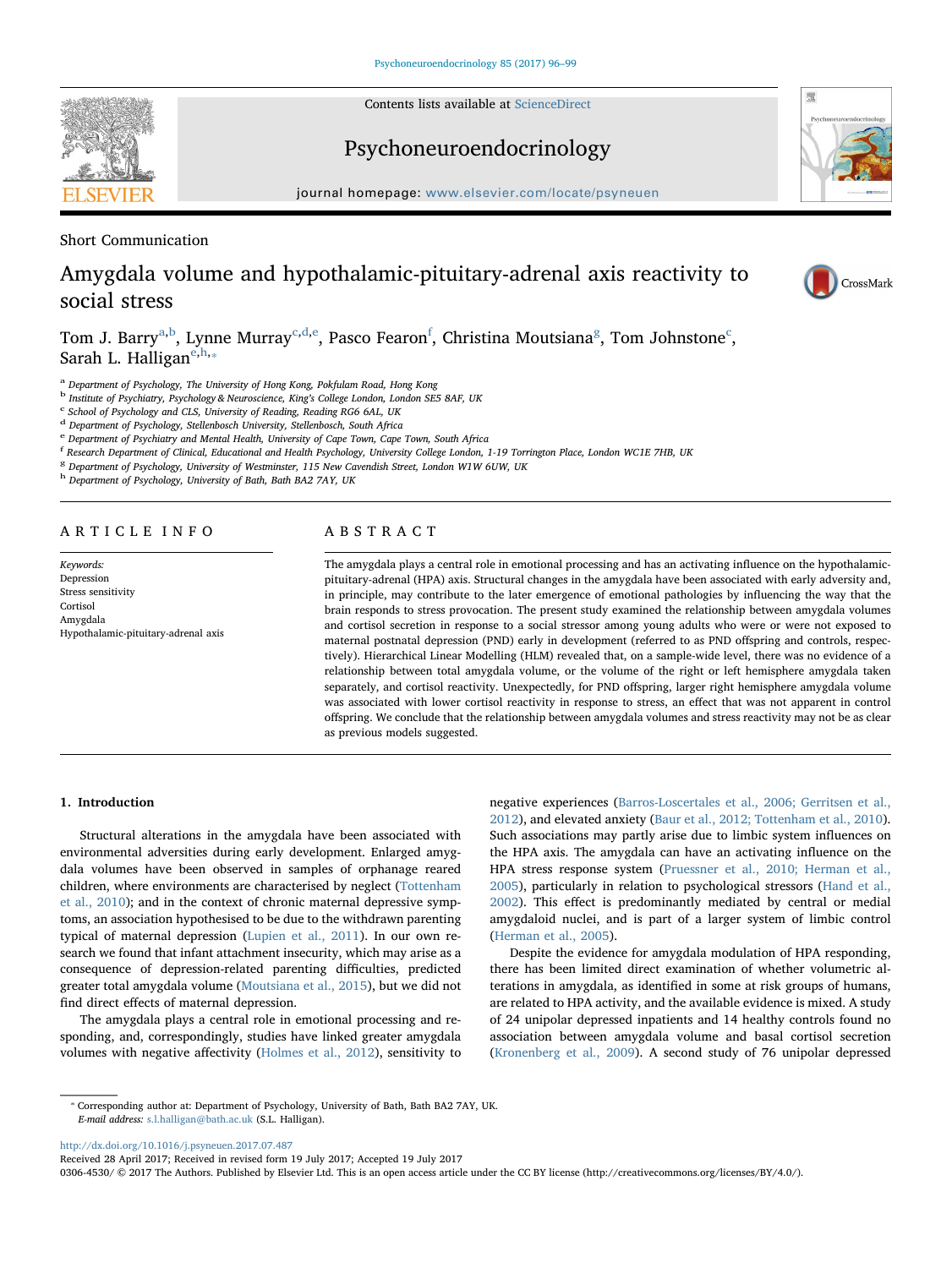inpatients similarly found no overall evidence that amygdala volume was related to cortisol secretion in response to the combined dexamethasone-corticotrophic releasing hormone test (although there was tentative evidence that greater amygdala volume at baseline was positively associated with normalisation of HPA response to challenge following antidepressant treatment) ([Schuhmacher et al., 2012\)](#page-3-10). Further, research which identified larger amygdalae in trauma exposed versus non-exposed individuals also found no association between amygdala volumes and cortisol secretion in response to dexamethasone test ([Cacciaglia et al., 2017](#page-3-11)). Importantly, none of these studies examined HPA activation in response to psychological stress, yet activation by the amygdala may be particularly relevant in this context. One study that did investigate amygdala volumes in relation to cortisol output during the Trier Social Stress Test (TSST) found the relationship to be complex: while there was a positive correlation between amygdala volume and cortisol reactivity for adolescents with major depressive disorder (MDD), control participants showed an inverse association ([Klimes-Dougan et al., 2014](#page-3-12)).

Here, we sought to examine cortisol output in response to the TSST in relation to amygdala volumes in a longitudinally studied sample of 58 young adults [\(Moutsiana et al., 2015\)](#page-3-2), where participants were originally recruited on the basis of the presence or absence of maternal PND. Previous analyses with this sample have found maternal PND to predict elevated offspring basal morning cortisol secretion at 13-years [\(Halligan et al.,](#page-3-13) [2004\)](#page-3-13), and greater TSST cortisol reactivity at 22-years [\(Barry et al., 2015\)](#page-3-14). We therefore took account of PND group status and other key factors (gender, overall brain volume, history of depression) in our analyses. We hypothesised that greater amygdala volumes would be associated with heightened reactivity to the TSST. Given the moderation by MDD status reported by [Klimes-Dougan et al. \(2014\)](#page-3-12) we also tested whether maternal PND related risk of depression similarly moderated effects.

## 2. Method

The study was approved by the ethics committees of the University of Reading (08/64) and the National Health Service (08H0606115). Participants provided informed consent.

## 2.1. Participants

Participants were part of a longitudinal study examining the development of 100 children of postnatally depressed and well mothers from infancy. At age 22 years, 38 offspring of PND mothers and 38 controls were available to attend the university for a day of testing, including a structural MRI scan at 11:00 h and the TSST at 15:00 h (for details see [Barry et al. \(2015\)\)](#page-3-14). Of these, 14 participants met exclusion criteria due to medical conditions which made scanning unsafe (diabetes, epilepsy or metal implants). Loss of scanning data also occurred due to significant structural abnormalities ( $n = 2$ ), poor image resolution  $(n = 1)$  and incomplete scanning  $(n = 1)$ , resulting in a final sample of 58 participants, 27 PND offspring and 31 controls (age  $M = 22.4$  yrs,  $SD = 0.6$ ; females n = 28). As previously reported, there was evidence of selective attrition, with fewer PND (50.9%) versus control group (75.6%) offspring participating ( $\chi^2$  = 5.95, p = 0.015) ([Barry et al., 2015](#page-3-14)).

## 2.2. TSST

The TSST is a social stress test that reliably stimulates cortisol secretion. It was administered according to standard protocols, combining a 5-min mental arithmetic task and a personally relevant speech delivered to a panel of two unresponsive observers ([Kudielka et al., 2007](#page-3-15)). Saliva smples were collected via passive drooling prior to TSST instructions, immediately post-test and then 10-, 20-, 30- and 45-min post-test. Samples were storeat −20C and later thawed and centrifuged at 3000 rpm for 5 min to produce clear supernatant fractions of low

viscosity. Free cortisol was assayed by luminescence immunoassay (Immuno-Biological Laboratories, Hamburg, Germany). Inter- and intra-assay coefficients of variation were <7%.

#### 2.3. MRI data acquisition and processing

High-resolution three-dimensional (3D) T1-weighted images were acquired on a 3-T whole-body scanner (Siemens MAGNETOM Trio) with a 12-channel Head Matrix coil. The MRI parameters of the 3D magnetization-prepared rapid gradient-echo sequence were the following:  $FOV = 250 \times 250$  mm<sup>2</sup>,  $TR/TE/TI/FA = 2020$  ms/2.52 ms/ 1.1/9°. Images were acquired with an in-plane spatial resolution of 0.9765 mm and 176 contiguous sagittal 1 mm thick slices, generating nearly isotropic three-dimensional MR data sets for accurate volumetric MR measurements. Data processing was conducted using FMRIB's Software Library (FSL) version 4.1.8 ([www.fmrib.ox.ac.uk/fsl](http://www.fmrib.ox.ac.uk/fsl)). Nonbrain tissue was removed from the high resolution anatomical images using BET [\(Smith, 2002\)](#page-3-16), and remaining voxels summed to give an estimate of the total intracranial volume per participant, which we used as a covariate in analyses. Volume of interest analysis was carried out using individual amygdala masks using the automated FSL tool, FMRIB's Integrated Registration and Segmentation Tool version 1.2. Manual checks identified no segmentation errors. Non-zero voxels/volumes within the masks were calculated in  $mm<sup>3</sup>$  using Fslstats [\(http://](http://fsl.fmrib.ox.ac.uk/fsl/fslwiki/Fslutils) [fsl.fmrib.ox.ac.uk/fsl/fslwiki/Fslutils](http://fsl.fmrib.ox.ac.uk/fsl/fslwiki/Fslutils)).

#### 2.4. Statistical analysis

Missing cortisol data (6% of samples due to insufficient saliva) were estimated using the SPSS Expectation-Maximization algorithm based on available cortisol samples. Four outliers ( $\pm$  3 SD from the mean) were excluded from analyses. Cortisol values were log transformed to reduce skew. The relationships between total amygdala volume, as well as right and left hemisphere amygdala volumes, and cortisol reactivity over the TSST were analysed using separate two-level HLMs conducted in MLwiN 2.28 (<http://www.bristol.ac.uk/cmm/software/mlwin/>). A level-1 model estimated the intercept and linear and quadratic slopes of change of log transformed cortisol reactivity over the TSST, with times coded as decimals of the actual time in minutes. Level-2 models estimated the variance in the intercept and slopes that were predicted by person-level differences in total and right and left hemisphere amygdala volume separately. The effects of gender and whole brain volume were controlled for due to established relationships with cortisol reactivity and amygdala volume. We also examined whether maternal PND moderated any of the effects of amygdala volume on cortisol reactivity, by including PND group status (present/absent) in level 2 models as a main effect and in interaction with amygdala volumes.

## 3. Results

Sample characteristics are presented in [Table 1](#page-2-0). The level-1 model evidenced sufficient variation in cortisol parameters between participants to support modelling as a function of other variables (see [Barry](#page-3-14) [et al., 2015](#page-3-14)).

# 3.1. Cortisol reactivity and amygdala volumes

Cortisol reactivity over time was modelled as a function of amygdala volume, controlling for the effects of gender and whole brain volume (see [Table 2](#page-3-17)). Neither total amygdala volume, nor right or left hemisphere amygdala volumes predicted significant variance in the intercept or the linear or quadratic slopes for cortisol reactivity over time. As previously reported for these data ([Barry et al., 2015\)](#page-3-14), gender predicted a significant amount of the variance in the linear and quadratic slopes of cortisol reactivity over time, such that males showed greater cortisol reactivity than females.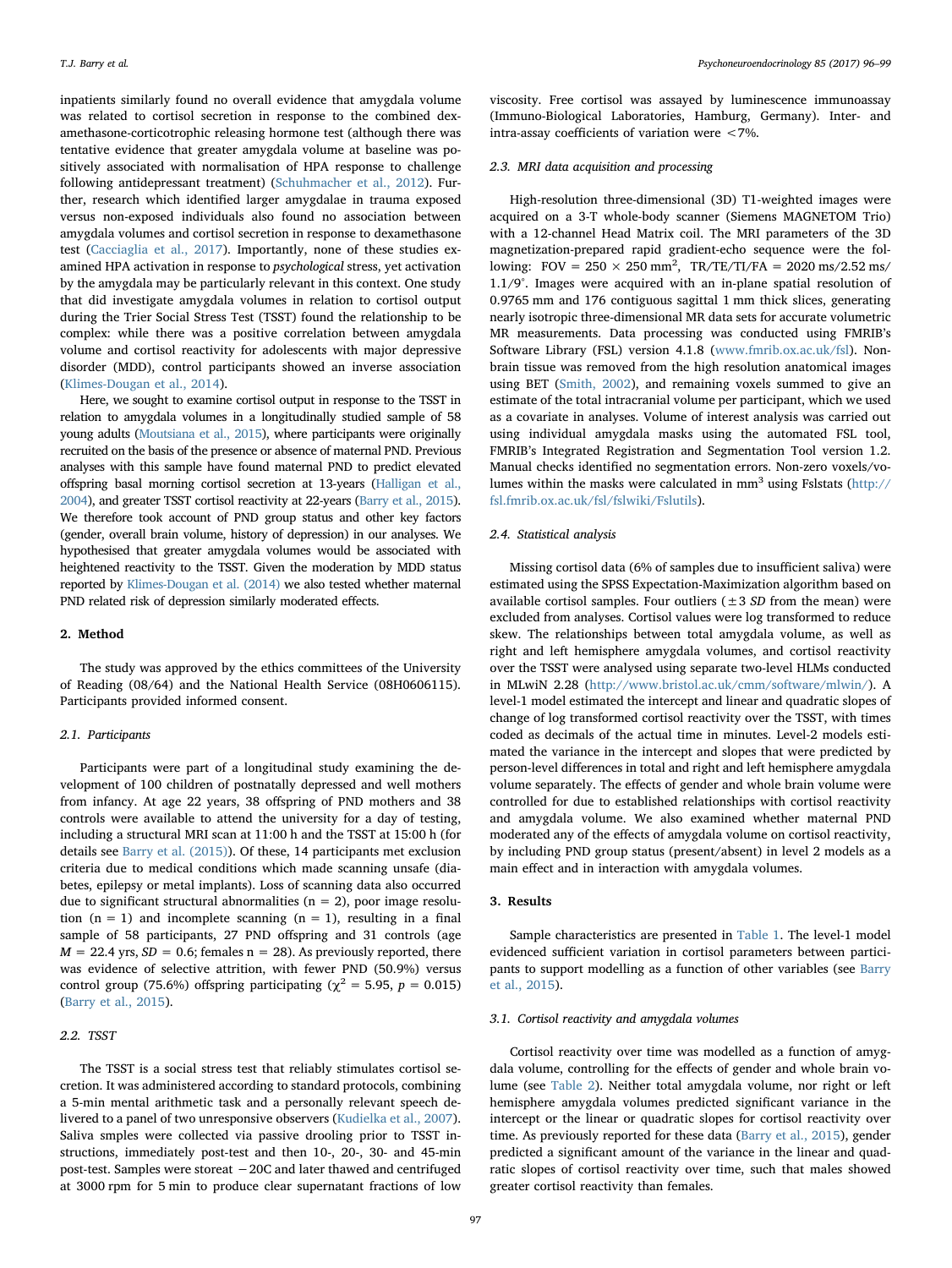#### <span id="page-2-0"></span>Table 1

Participant characteristics.

|                                                                  | Whole Sample<br>$N = 58$ | <b>PND</b><br>$n = 27$ | Control<br>$n = 31$   |
|------------------------------------------------------------------|--------------------------|------------------------|-----------------------|
| Age, $M(SD)$                                                     | 22.4(6)                  | 22.4(0.6)              | 22.4 (0.7)            |
| Proportion of males                                              | 51.7%                    | 48.1%                  | 54.8%                 |
| Proportion with a history of<br>depressive disorder <sup>a</sup> | 29.3%                    | 40.7%                  | $19.4\%$ <sup>+</sup> |
| Proportion with current<br>medication usage <sup>b</sup>         | 12.1%                    | 11.1%                  | 12.9%                 |
| Depressive symptoms (CESD), M<br>(SD)                            | 10.6(9.8)                | 10.6(9.2)              | 10.7(10.5)            |
| Raw cortisol volumes (nmol/l)                                    |                          |                        |                       |
| Pre-test, <i>M(SD)</i>                                           | 7.0(3.1)                 | 6.5(2.1)               | 7.5(3.7)              |
| Post-test $+0$ , $M(SD)$                                         | 9.0(4.4)                 | 9.5(4.5)               | 8.5(4.3)              |
| Post-test $+10$ , $M(SD)$                                        | 9.2(4.4)                 | 9.9(4.6)               | 8.6(4.3)              |
| Post-test $+20$ , $M(SD)$                                        | 11.7(6.2)                | 12.0(5.3)              | 11.4(7.0)             |
| Post-test $+30$ , $M(SD)$                                        | 10.6(5.2)                | 10.6(4.3)              | 10.6(5.9)             |
| Post-test $+45$ , $M(SD)$                                        | 8.9(4.7)                 | 9.0(4.6)               | 8.8(4.8)              |

CESD: Centre for Epidemiological Studies Depression Scale.

<span id="page-2-3"></span> $+p < 0.10$ .

<span id="page-2-2"></span><sup>a</sup> Measured using the Structured Clinical Interview for DSM-IV at 22 years, and the Kiddie Schedule for Affective Disorders and Schizophrenia at ages 8, 13, and 16 years (see [Barry et al. \(2015\)](#page-3-14) for details; participants were not tested during a current episode of major depression at 22-years).

<span id="page-2-4"></span><sup>b</sup> Only medication known to influence cortisol activity is included: one participant from each group was taking antidepressants; two participants from each group were taking a contraceptive pill; and one control participant was taking thyroid medication. Three participants reported smoking.

## 3.2. Interaction and sub-group analyses

Building on the above models, we examined PND group status as a potential moderator of outcomes. There was no significant interaction between PND group status and total amygdala volume for the cortisol intercept,  $B = -3.69$ ,  $SE = 2.78$ ,  $\chi^2(1) = 1.76$ ,  $p = 0.18$ . However, there were significant PND by amygdala interactions in relation to both linear,  $B = -3.11$ ,  $SE = 1.49$ ,  $\chi^2(1) = 4.34$ ,  $p = 0.037$ , and quadratic slopes,  $B = 0.57$ ,  $SE = 0.27$ ,  $\chi^2(1) = 4.65$ ,  $p = 0.031$ . Post hoc, within group analyses indicated that for the PND group, there were non-significant trends for amygdala volume to predict the intercept,  $B = -2.85$ ,  $SE = 1.58$ ,  $\chi^2(1) = 3.24$ ,  $p = 0.072$ , the linear slope,  $B = -1.83$ ,  $SE = 0.98$ ,  $\chi^2(1) = 2.78$ ,  $p = 0.061$ , and the quadratic slope,  $B = 0.31$ ,  $SE = 0.18$ ,  $\chi^2(1) = 3.08$ ,  $p = 0.079$ . In the control group there were no significant associations between amygdala volume and any cortisol estimate (all  $p > 0.186$  $p > 0.186$  $p > 0.186$ ).<sup>1</sup>

Follow up analyses examined amygdala volumes by laterality. For right amygdala volume, the PND by amygdala volume interaction term was a significant predictor of both the linear slope,  $B = -5.20$ ,  $SE = 2.06$ ,  $\chi^2(1) = 5.76$ ,  $p = 0.012$ , and the quadratic slope,  $B = 0.93$ ,  $SE = 0.37$ ,  $\chi^2(1) = 6.46$ ,  $p = 0.011$ , but not the cortisol intercept,  $B = -3.51$ ,  $SE = 3.87$ ,  $\chi^2(1) = 0.82$ ,  $p = 0.37$ . Again, posthoc within group analyses indicated that for the PND group, right amygdala volume was not a predictor of the cortisol intercept,  $B = -1.37$ ,  $SE = 2.36$ ,  $\chi^2(1) = 0.34$ ,  $p = 0.56$ , but was significantly associated with the linear slope,  $B = -3.51$ ,  $SE = 1.35$ ,  $\chi^2(1) = 6.76$ ,  $p = 0.009$ , and the quadratic slope,  $B = 0.62$ ,  $SE = 0.24$ ,  $\chi^2(1)$  $= 6.56, p = 0.010$ . By contrast, in the control group there were no significant associations between right amygdala volume and any

cortisol estimate, all  $p > 0.22$ . Analyses of left amygdala found no evidence of an interaction between volume and PND exposure in relation to any component of cortisol output, all  $p > 0.21$ .

#### 4. Discussion

Several existing studies, including our own, have indicated enlarged amygdalae in association with less optimal early environments. However, there has been limited investigation of the potential functional significance of such findings. We sought to address this gap by examining whether there was a positive association between amygdala volume and HPA reactivity in response to a social stressor. Contrary to expectations, on the whole-sample level there was no evidence of a relationship between total amygdala volume, or the volume of the right or left hemisphere amygdala taken separately, and cortisol reactivity to the stressor. Secondary analyses provided tentative evidence of an effect of PND exposure on the relationship between amygdala volume and cortisol reactivity. However, the effect identified was not in the predicted direction – for PND offspring (but not controls), volume of the right hemisphere amygdala was negatively associated with cortisol reactivity.

Our overall null findings regarding amygdala volume and cortisol reactivity confirm and extend previous findings that amygdala volumes were not related to basal levels of cortisol ([Kronenberg et al., 2009\)](#page-3-9) or HPA activity in response to a biological challenge ([Schuhmacher et al.,](#page-3-10) [2012; Cacciaglia et al., 2017](#page-3-10)). However, subgroup analyses yielded effects that were less consistent with existing findings. For control group offspring, there was no relationship between amygdala volumes and reactivity, but for PND offspring, larger right amygdala volumes were associated with reduced linear and increased quadratic slopes for cortisol reactivity over time, that is, reduced increase and faster recovery. This contrasts to previous observations that larger amygdala volumes predicted increased TSST cortisol output for depressed adolescents, but reduced output in non-depressed controls [\(Klimes-Dougan](#page-3-12) [et al., 2014\)](#page-3-12). It is possible that analytic differences contributed to the discrepant findings. Thus, we used HLM to model parameters for cortisol starting value, reactivity and recovery, whereas [Klimes-Dougan](#page-3-12) [et al. \(2014\)](#page-3-12) focused on area under the curve relative to ground, which captures total hormonal output well, but is highly correlated with basal secretion and may index reactivity less precisely. Notwithstanding these differences, it remains difficult to account for the reversed direction of effects across studies. The effect that we observed in the PND group was not accounted for by their own history of depression, but could, in principle, be a function of developmental exposure to maternal disorder (in utero, postnatally or subsequently) or underlying genetic factors.

Although comparable in size to previous studies, the current study had limited power to detect effects. Moreover, we found evidence of selective attrition ([Barry et al., 2015](#page-3-14)), highlighting the potential for bias in our study and in the wider psychobiological literature, where recruitment percentages are not routinely considered. Nonetheless, our findings and those of others suggest that the link between amygdala volumes and HPA reactivity may not be as clear as the equivalent, positive association found for amygdala activity [\(Weldon et al., 2015;](#page-3-18) [Klimes-Dougan et al., 2014; Taylor et al., 2008\)](#page-3-18). Of course, MRI based measures of neuroanatomy do not directly measure the cellular compartments that determine neural signalling [\(Lerch et al., 2017\)](#page-3-19). Moreover, the amygdala may particularly be involved in responding to fear stimuli rather than the psychological stress imposed by the social provocation used here ([Pruessner et al., 2010; Herman et al., 2005](#page-3-6)). Examination of a wider range of amygdala structural properties and stress responses could be informative.

Our overall null findings regarding the sample-wide association between amygdala volumes and HPA reactivity, and the unexpected pattern of interactions regarding PND exposure, highlight the critical need for volumetric amygdala alterations to be investigated further before conclusions are drawn regarding their significance. It is notable

<span id="page-2-1"></span><sup>&</sup>lt;sup>1</sup> As there was a trend ( $p = 0.074$ ) for lifetime depressive disorder to be more prevalent in PND versus control participants, we investigated whether this potentially accounted for effects. First, we substituted participant depression history present/absent for PND status in analyses of total amygdala volume and found no evidence that offspring depression status moderated any association between amygdala volume and cortisol output. Second, we included offspring depression status as a covariate in PND focused moderator analyses and confirmed that findings were unchanged. No participant was in a current episode of major depression at the time of testing.